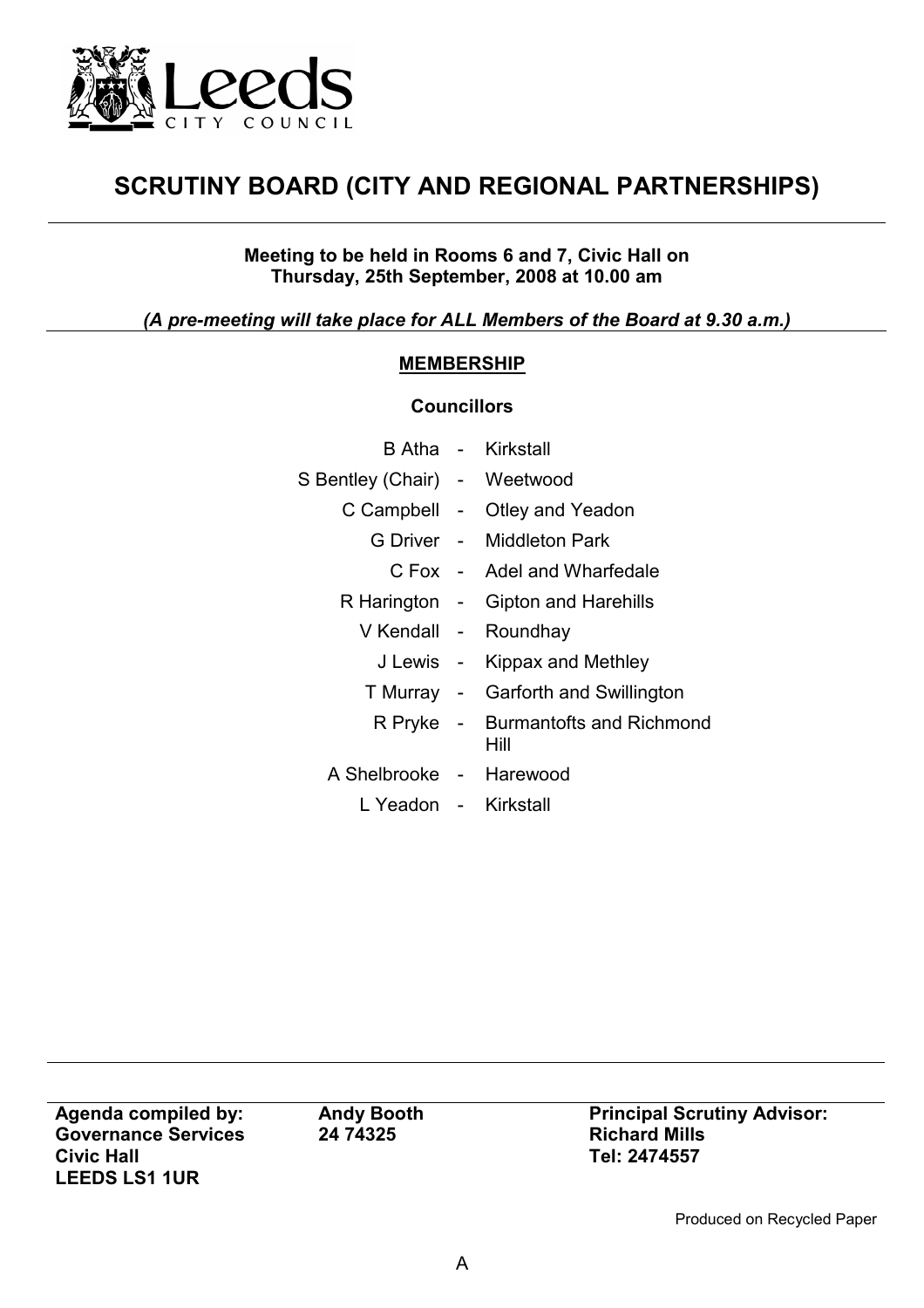## A G E N D A

| <b>Item</b><br><b>No</b> | <b>Ward/Equal</b><br><b>Opportunities</b> | <b>Item Not</b><br><b>Open</b> |                                                                                                                                                                                                                                                                                                                                                                                                                                                                                                                                                                                                                                                                                                                                                                                                                                                                                                                                                                                                                                                            | Page<br><b>No</b> |
|--------------------------|-------------------------------------------|--------------------------------|------------------------------------------------------------------------------------------------------------------------------------------------------------------------------------------------------------------------------------------------------------------------------------------------------------------------------------------------------------------------------------------------------------------------------------------------------------------------------------------------------------------------------------------------------------------------------------------------------------------------------------------------------------------------------------------------------------------------------------------------------------------------------------------------------------------------------------------------------------------------------------------------------------------------------------------------------------------------------------------------------------------------------------------------------------|-------------------|
| 1                        |                                           |                                | <b>EXEMPT INFORMATION - POSSIBLE</b><br><b>EXCLUSION OF THE PRESS AND PUBLIC</b><br>1<br>To highlight reports or appendices which<br>officers have identified as containing exempt<br>information, and where officers consider that<br>the public interest in maintaining the<br>exemption outweighs the public interest in<br>disclosing the information, for the reasons<br>outlined in the report.<br>2<br>To consider whether or not to accept the<br>officers recommendation in respect of the<br>above information.<br>3<br>If so, to formally pass the following<br>resolution:-<br><b>RESOLVED</b> – That the press and public be<br>excluded from the meeting during<br>consideration of the following parts of the<br>agenda designated as containing exempt<br>information on the grounds that it is likely, in<br>view of the nature of the business to be<br>transacted or the nature of the proceedings,<br>that if members of the press and public were<br>present there would be disclosure to them of<br>exempt information, as follows:- |                   |
| 2                        |                                           |                                | APPEALS AGAINST REFUSAL OF INSPECTION<br><b>OF DOCUMENTS</b><br>To consider any appeals in accordance with<br>Procedure Rule 25 <sup>*</sup> of the Access to Information<br>Procedure Rules (in the event of an Appeal the<br>press and public will be excluded).<br>(* In accordance with Procedure Rule 25, notice of<br>an appeal must be received in writing by the Chief<br>Democratic Services Officer at least 24 hours<br>before the meeting).                                                                                                                                                                                                                                                                                                                                                                                                                                                                                                                                                                                                    |                   |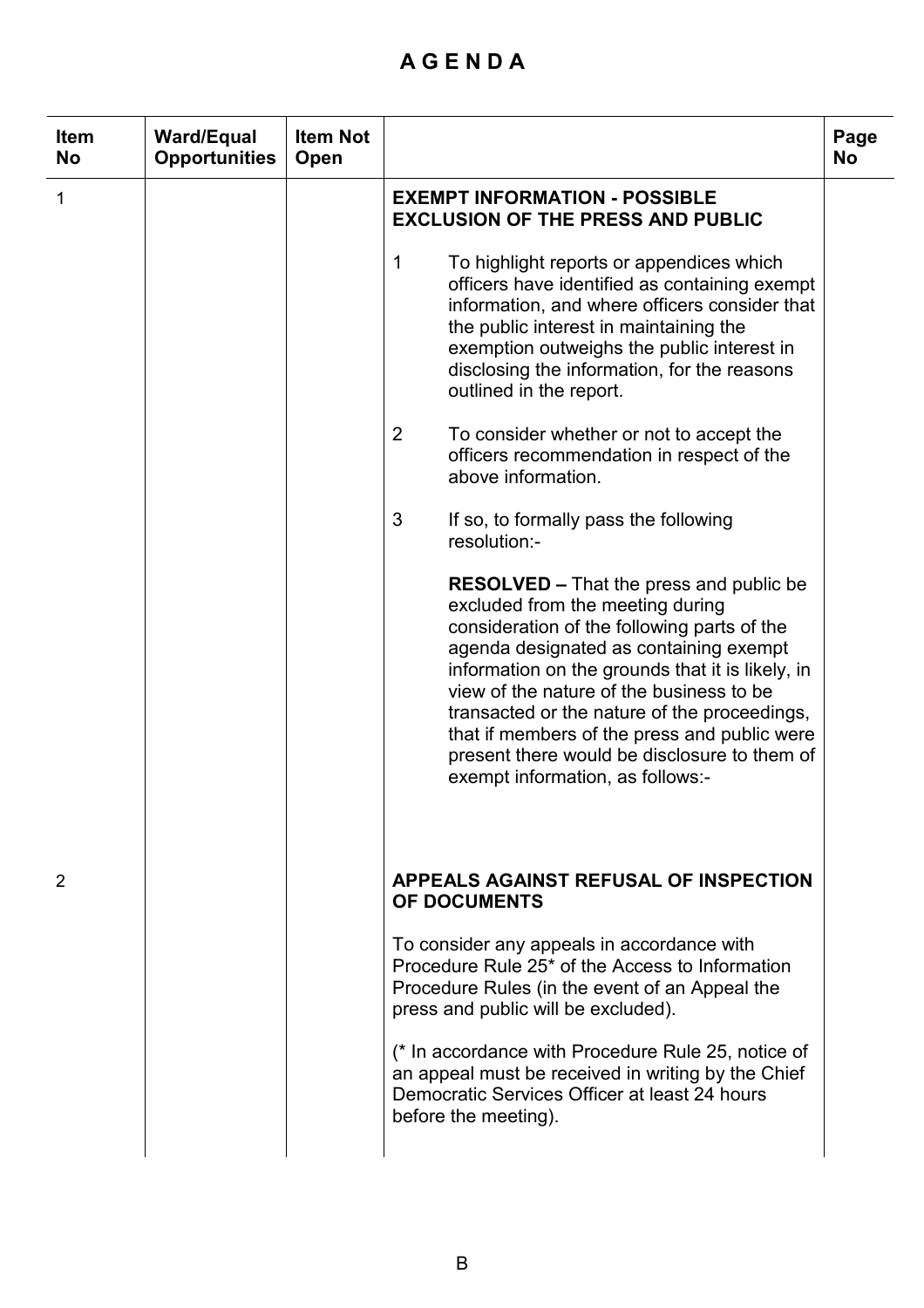| <b>Item</b><br><b>No</b> | <b>Ward/Equal</b><br><b>Opportunities</b> | <b>Item Not</b><br>Open |                                                                                                                                                                                    | Page<br><b>No</b> |
|--------------------------|-------------------------------------------|-------------------------|------------------------------------------------------------------------------------------------------------------------------------------------------------------------------------|-------------------|
| 3                        |                                           |                         | <b>LATE ITEMS</b>                                                                                                                                                                  |                   |
|                          |                                           |                         | To identify items which have been admitted to the<br>agenda by the Chair for consideration.                                                                                        |                   |
|                          |                                           |                         | (The special circumstances shall be specified in<br>the minutes.)                                                                                                                  |                   |
| 4                        |                                           |                         | <b>DECLARATIONS OF INTEREST</b>                                                                                                                                                    |                   |
|                          |                                           |                         | To declare any personal / prejudicial interests for<br>the purpose of Section 81 (3) of the Local<br>Government Act 2000 and paragraphs 8 to 12 of<br>the Members Code of Conduct. |                   |
| 5                        |                                           |                         | <b>APOLOGIES FOR ABSENCE</b>                                                                                                                                                       |                   |
|                          |                                           |                         | To receive any apologies for absence.                                                                                                                                              |                   |
| 6                        |                                           |                         | <b>MINUTES OF THE PREVIOUS MEETING</b>                                                                                                                                             | $1 - 6$           |
|                          |                                           |                         | To receive and approve the minutes of the<br>previous meeting held on                                                                                                              |                   |
| 7                        |                                           |                         | <b>REGIONAL GOVERNANCE ARRANGEMENTS</b>                                                                                                                                            | $7 - 20$          |
|                          |                                           |                         | To consider the report of the Chief Executive's<br><b>Support Unit on Regional Governance</b><br>Arrangements                                                                      |                   |
| 8                        |                                           |                         | INQUIRY INTO VOLUNTARY, COMMUNITY AND<br><b>FAITH SECTOR - SESSION 1</b>                                                                                                           | $21 -$<br>44      |
|                          |                                           |                         | To consider the attached report of the Head of<br>Scrutiny and Member Development.                                                                                                 |                   |
| 9                        |                                           |                         | <b>PROGRESS REPORT OF THE BOARD'S</b><br><b>WORKING GROUPS</b>                                                                                                                     | $45 -$<br>48      |
|                          |                                           |                         | To consider the attached report of the Head of<br><b>Scrutiny and Member Development</b>                                                                                           |                   |